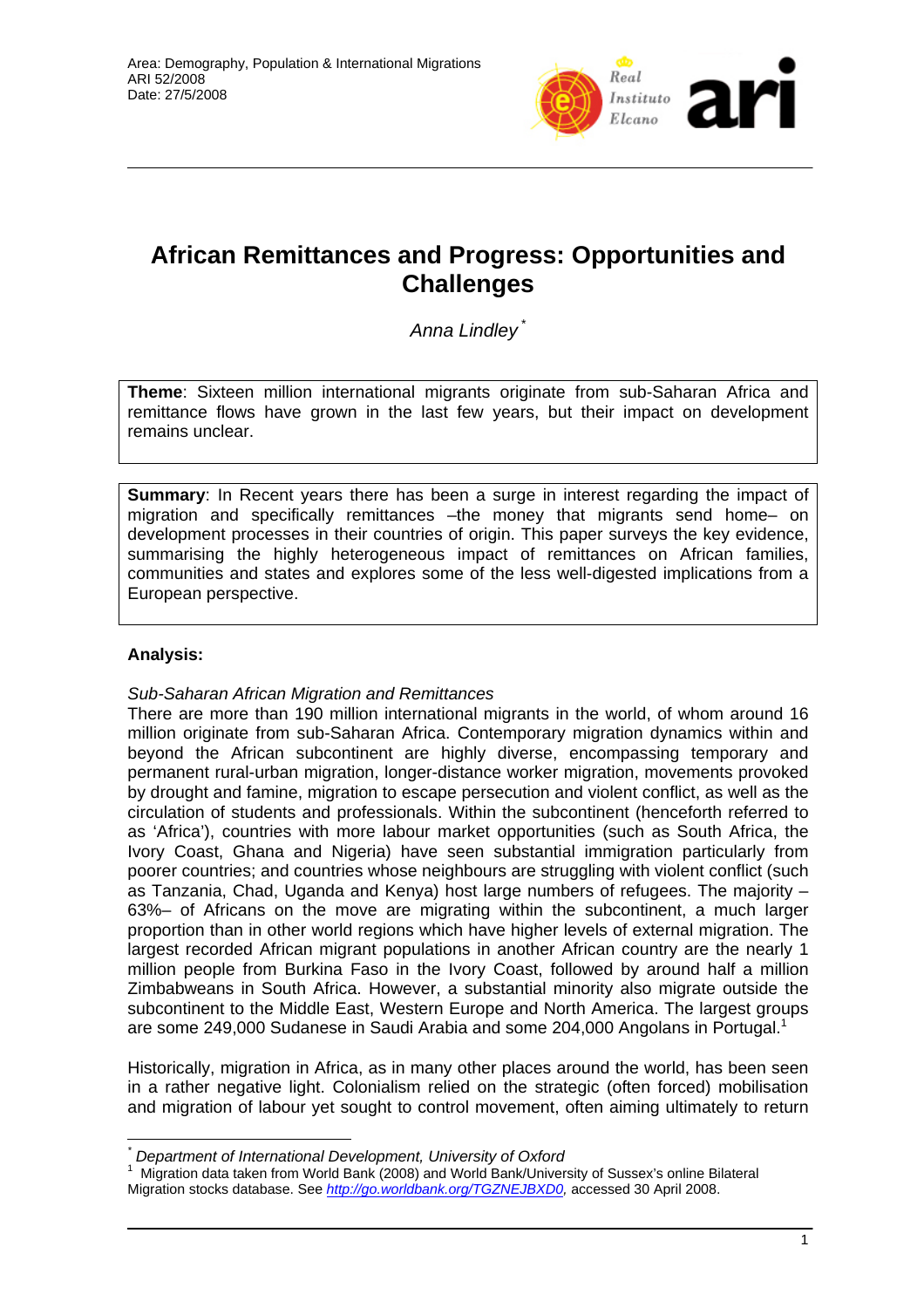

people to rural homelands. Since independence, migration has often been associated with the issues raised by rapid urbanisation and the immiseration and fragmentation of rural families and communities. In short, migration has historically been cast as one of the problems that development will address.<sup>2</sup> The recent surge in interest in the potentially positive impact of migration on development processes in countries of origin has placed much emphasis on the growing importance of international migrants' remittances. While African remittances remain a relatively small proportion of global remittance flows (representing only 5% of flows to developing countries in 2007), recorded flows have certainly exhibited strong growth in the last 20 years, from only US\$1.9 billion in 1990 to US\$4.6 billion in 2000 and an estimated US\$10.8 by 2007. In terms of sheer volume, the top three remittance recipients are Nigeria (US\$3.3 bn), Kenya (US\$1.3 bn) and the Sudan (US\$1.2 bn).<sup>3</sup>

There are hopes that remittances might help lift families, communities and even whole countries out of poverty. Yet underlying recent policy analysis there is still a somewhat sedentary vision of development, whereby improved conditions at home eventually reduce emigration –reflecting the famous 'migration hump' theory–.<sup>4</sup> This partly explains why European governments seeking to reduce and control ever more tightly migration from outside the EU are so interested. How justified are these hopes? What is the impact of remittances in migrants' countries of origin?

#### *Assessing the Impact of Remittances*

The most obvious impact of remittances is on the recipient households. Remittances represent a considerable proportion of household income in some home countries. For example, analysis of the Ghana Living Standards Survey 1998-99<sup>5</sup> revealed that remittances comprised over average 9% of household income in Ghana: 41% of households received remittances at least once a year, on average US\$218 each. Across Africa, as in many other parts of the world, studies suggest that remittances can be important to recipient households, which generally spend a large proportion of the funds on consumption.

Some studies suggest that remittances can help recipients deal with crises, smoothing income and consumption in the event of crises and downturns. For example, a study of urban-rural remittances in Botswana found that remittances enabled rural people to preserve crisis-sensitive assets, such as livestock, and thereby helped them to adopt riskier livelihood strategies that may be more lucrative.<sup>6</sup> A study in the Kayes region of Mali also found that remittances are at least partly insurance-motivated.<sup>7</sup> But other microlevel studies reach different conclusions –for example, a study of smallholders in Cameroon found that remittances fail to act as an effective social security mechanism when the migrant does not expect any sizeable inheritance-.<sup>8</sup> Analysis of household

 $\frac{2}{3}$  For a detailed analysis and review of relevant documents see Bakewell (2007).

 $3$  Remittance data taken from World Bank (2008) and World Bank's online remittance database, *http://go.worldbank.org/M35MDDOEU0*, accessed 30 April 2008. Note that data for 2007 is an estimate. The macro-economic recording of remittances depends on the nature of official financial reporting systems and the extent of the use of informal mechanisms, leading to the under-recording of remittances to Africa and many other parts of the world. Some of the increase in recent years may be accounted for by better financial reporting or movement of money into formal channels after crackdowns on informal channels following 9/11. Martin & Taylor (1996), Bakewell (2007) and De Haas (2008).

<sup>&</sup>lt;sup>5</sup> Mazzucato *et al.* (2007).<br><sup>6</sup> Sterk 8 Luces (1088).

 $6$  Stark & Lucas (1988).

 $7$  Gubert (2002).

<sup>&</sup>lt;sup>8</sup> Schreider & Kneer (2000).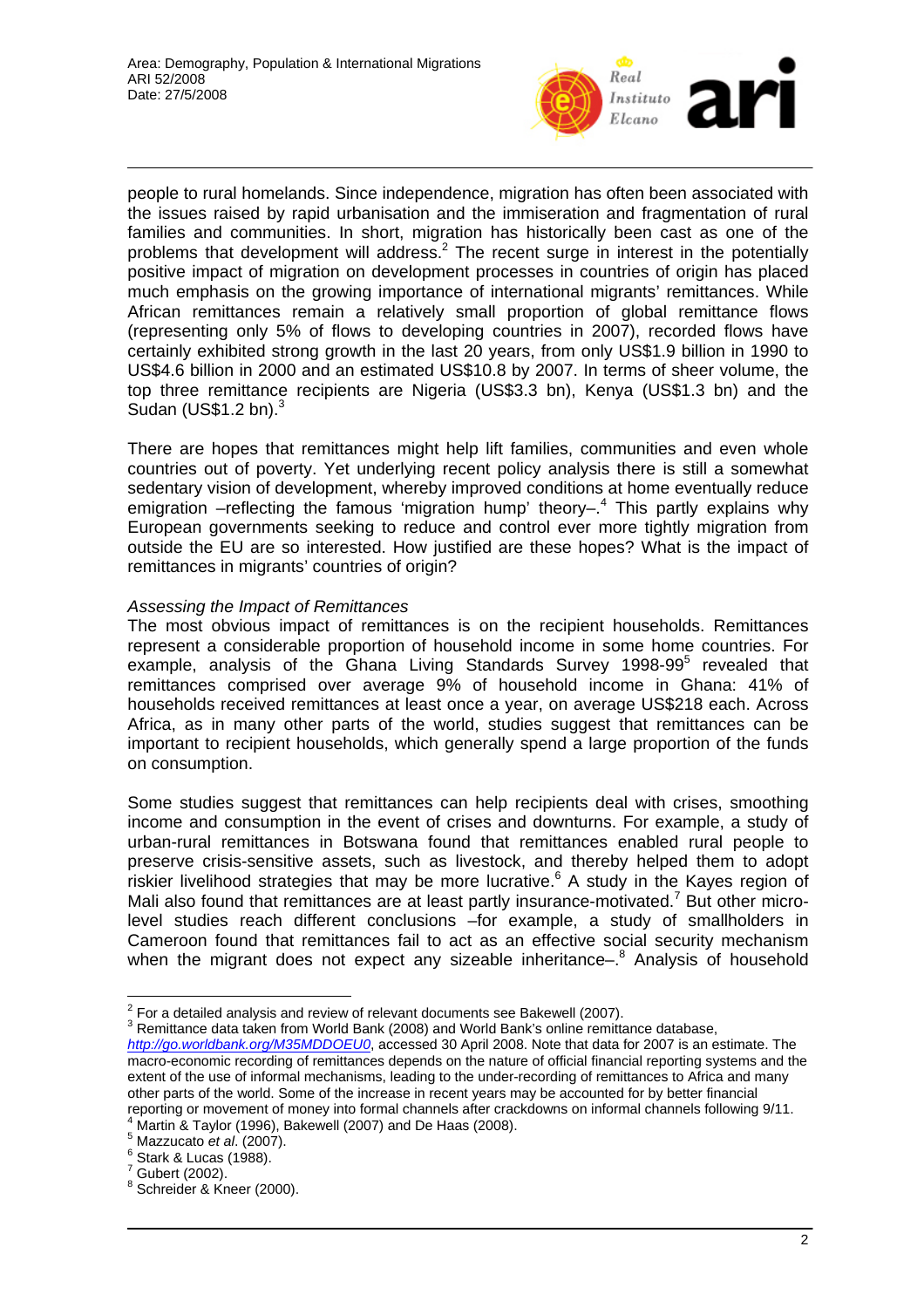

survey data from Kenya's Central Province also highlighted anticipated inheritance as an important motivating factor for urban sons sending money to their rural parents.<sup>9</sup>

Even where remittances do help boost the income and protect recipient families from risks, this may not be a reliable arrangement long-term. For example, research in Ashanti villages in Ghana demonstrates that while remittances can be an important factor in recipient families' well-being, often families remain heavily reliant and may fall back into poverty if the migrant stops supporting them.<sup>10</sup> In this context, there is a lot of interest in whether remittances are also spent in ways that might clearly boost the independent economic status of the recipient household. Of course, in many settings, remittances are used in ways that foster local livelihoods. Remittances can be ploughed back into local livelihood strategies, both old and new. For example, research in the Senegal River Valley points to the importance of remittances in establishing irrigation systems.<sup>11</sup> A study of non-elite return migrants in Ghana and the Ivory Coast found that migration and remittances provide an important source of finance for small businesses.<sup>12</sup> Research in Nigeria and elsewhere highlights migrants' investments in property in anticipation of retirement to their place of origin and as a way to maintain membership rights in their home community.<sup>13</sup> Finally, where migration and remittances allow family members to obtain a better education this can imply substantial longer-term improvements on family welfare.

But remittances also have effects beyond recipient households, in the wider community and the country as a whole. While the multiplier effects of consumption spending and investment have been extensively analysed in Latin American contexts and shown to be significant,<sup>14</sup> there is very limited evidence on the ways that remittances are re-circulated in African economies and the wider implications.

The evidence regarding the impact on equality is also fragmented and inconclusive. It would seem that, as in other contexts, much depends on the scale on which the analysis is carried out (whether considering equality at community, rural-urban, regional or national levels). Other key factors are the migration stage and geography (as longer-distance and more profitable migration becomes more common, the costs of migration are reduced, and poorer people also more able to participate) and the related distribution of remittances (where remittances are received by better-off households they can widen disparities, but if received by poorer households can increase equality).<sup>15</sup> For example, during the 1990s, with declining terms of trade of cash crops, and deteriorating urban employment opportunities, growing numbers of Ghanaian poor emigrated.<sup>16</sup> But the largescale Ghana study referred to above found important differences between domestic remittances (received by 35% of households, averaging US\$199) and foreign remittances (received by only 8% of households, and averaging US\$454). While foreign remittances were larger in value, locally-sent remittances reached poorer segments of the population.<sup>17</sup> There is much interest in the impact of remittances on poverty reduction, high on the development agenda in many countries. A recent review of relevant economic

<sup>&</sup>lt;u>。</u><br>9 Hoddinott (1992).

<sup>10</sup> Kabki *et al.* (2004).<br><sup>11</sup> Shaw (2007).<br><sup>12</sup> Black, Tiemoko *et al.* (2003).<br><sup>13</sup> Osili (2004).<br><sup>14</sup> Durand *et al.* (1996).<br><sup>15</sup> Jones (1999).<br><sup>16</sup> Litchfield & Waddington (2003).<br><sup>17</sup> Mazzucato *et al.* (2007).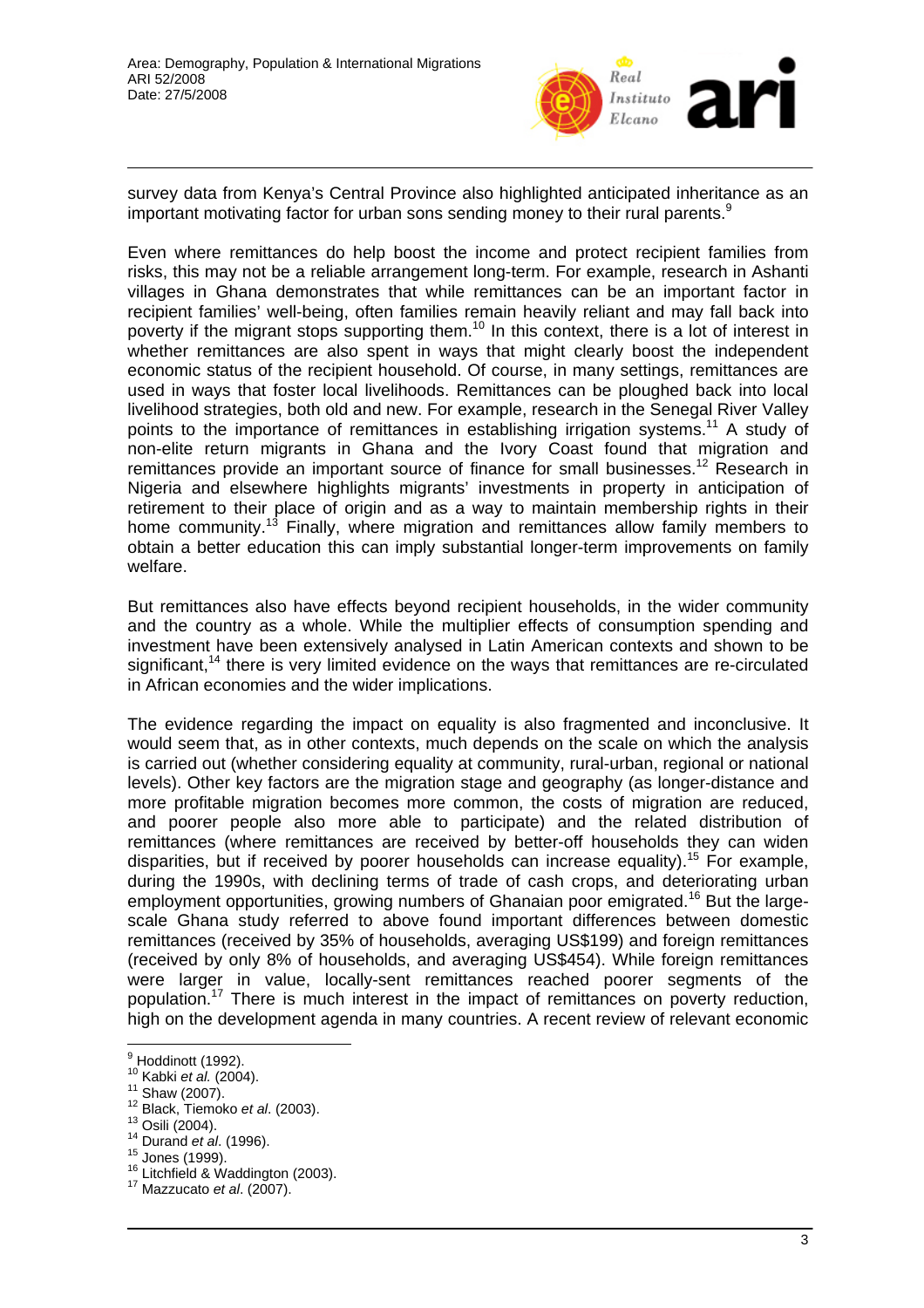

studies of African migration suggests that econometric analyses demonstrate that remittances do, overall, contribute significantly to reducing poverty in Burkina Faso, Ghana, and Lesotho.<sup>18</sup>

Finally, there is the vexed question of whether remittances facilitate economic growth. While overall, in 2006, recorded remittances represented 1.6% of Africa's GDP, for some countries these flows were highly significant –the top three were Lesotho (25% cent of GDP), The Gambia (13%) and Cape Verde (12%).<sup>19</sup> On the positive side, at the macroeconomic level, remittances provide a source of savings and investment can relax foreign exchange constraints and help to finance external deficits, can improve a country's creditworthiness. On the more problematic side, large flows can lead to exchange rate appreciation which can lower export competitiveness; if they reduce the labour effort and workforce morale, they can reduce productivity.<sup>20</sup> All in all, Africa provides rather limited and inconclusive evidence on the effects of remittances in terms of long-term economic development. Regions with high out-emigration often appear to remain dependent on remittances over long periods. For example, in the extremely poor Kayes region of Mali, since repeated droughts in the 1970s, migration has become a major livelihood strategy. An estimated 10% of the population has emigrated: 'the Kayes region of Mali is extraordinarily dependent on remittances, which have improved the lives of residents, and added schools and clinics, but do not seem to have led to the establishment of large numbers of businesses that promise stay-at-home development'.<sup>21</sup>

Beyond their economic effects, remittances also have social and political dimensions that should not be overlooked. Just as migrants are not 'just labour', remittances are not 'just money' but reflect underlying social relations. For example, Zambian rural-urban migrants send gifts in kind to parents and other relatives as a way of preserving social relationships, often in anticipation of eventually returning to their rural home.<sup>22</sup> Somali refugees' cash remittances reflect some changes in family social relations, with women increasingly active in supporting family members under difficult circumstances.<sup>23</sup> Family and other social relationships and generational and gendered roles can be renegotiated as a result of migration. Migration and remittances can also influence broader sociocultural practices in interesting ways.

On the political front, remittances can have complex effects on political accountability in home countries. Migration itself can provide something of a safety valve, reducing domestic unemployment and tension. Remittances can help people make ends meet, and cover budgetary deficits, reducing pressure on governments to implement reforms –some have argued that this may be the case in Zimbabwe and other countries–. More broadly, of course, remittances often go along with other forms of transnational engagement such as lobbying and fund-raising for political opposition movements and armed insurgencies, or donations to social projects in migrants' home communities.

<sup>&</sup>lt;sup>18</sup> Shaw (2007).

<sup>&</sup>lt;sup>19</sup> Remittance data taken from World Bank (2008) and World Bank's online remittance database, *http://go.worldbank.org/M35MDDOEU0*, accessed 30 April 2008.<br><sup>20</sup> World Bank (2006).<br><sup>21</sup> Martin *et al.* (2002), p. 88.<br><sup>22</sup> Cliggett (2005).<br><sup>23</sup> Lindley (2007).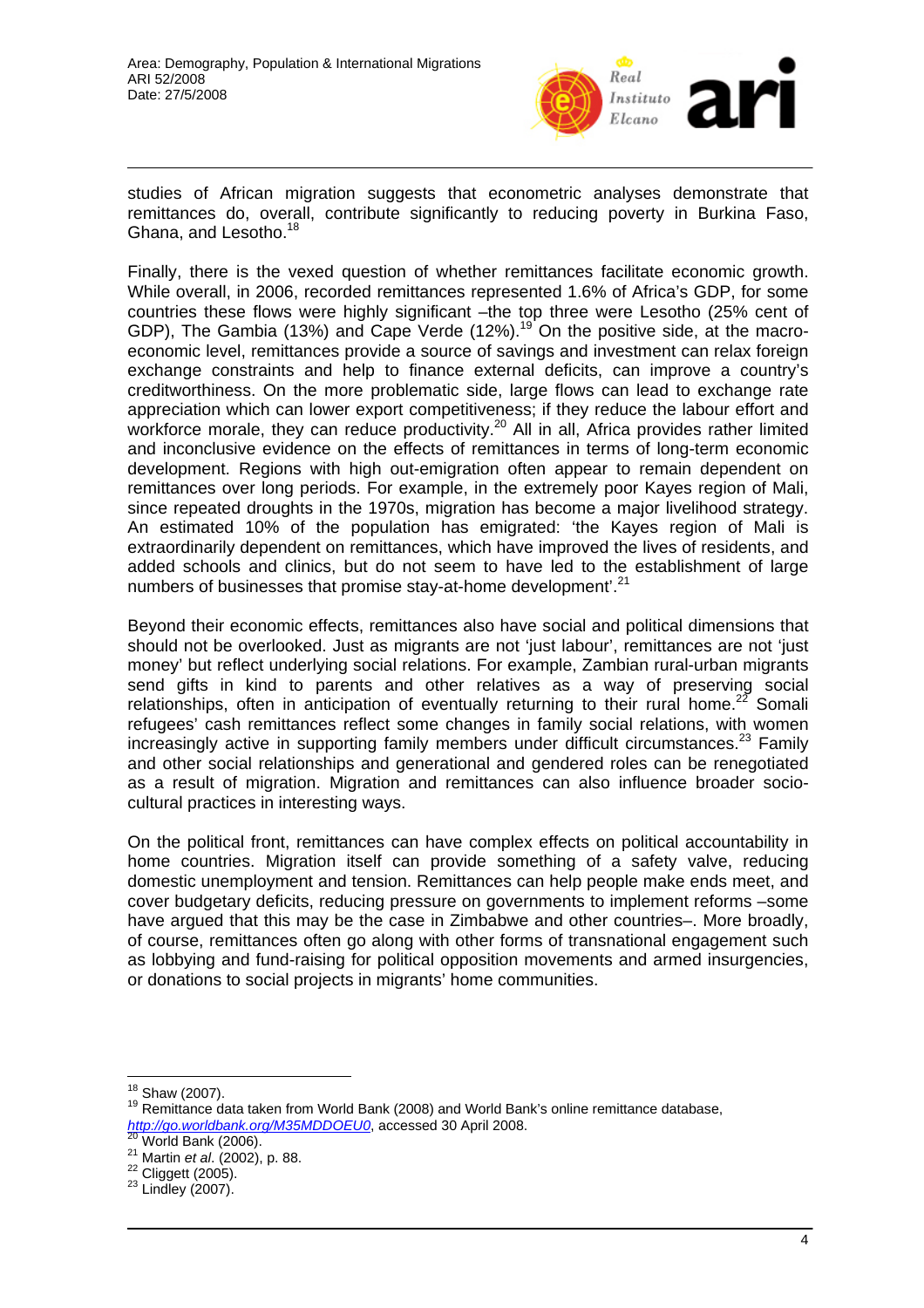

There are of course many conceptual and methodological challenges when it comes to measuring the impact of remittances. $24$  One problem is the lack of comparative research in Africa. It is particularly important to ground analysis of the dynamics and effects of remittances in a wider understanding of the causes and processes of migration and the political regimes that attempt to regulate it. The causes and processes of migration have potentially critical implications for its multiple impacts in the country of origin. Overall, this brief review serves to highlight the considerable heterogeneity of impacts of remittances in African countries of origin.

## *Opportunities and Challenges*

The common statement that remittances are 'good for development' is not particularly meaningful, given the rather limited empirical evidence base on remittances in African countries, and the complex and contested nature of 'development'. However, public policy environments clearly mediate the effects of remittances in migrants' countries and places of origin. Policies that facilitate beneficial contributions vary in scope.<sup>25</sup> First, at one end of the spectrum, some policies focus specifically on remittance flows, for example, encouraging the provision of cheap and effective money transfer services, offering special diaspora bonds and tax breaks. Related policies encourage broad forms of transnational engagement, including skills transfer, political participation through voting, and so on.

Secondly, at the other end of the spectrum, policies not directly focused on migrants and remittances can nevertheless help mediate the interactions between migration and development processes in the country of origin. The evidence reviewed above serves to emphasise that although remittances improve the welfare of recipients, and have wider repercussions in the local and national economies, this does not automatically translate into broader-based development in the country of origin as more euphoric migrationdevelopment accounts sometimes suggest. Remittance flows in and of themselves are unlikely to significantly erode wider structural constraints. Improving general political and economic infrastructure and the investment climate may be the best way to maximise the potentially positive impacts of migration-related interactions. For example, improved access and quality of financial services benefits a wide range of people, including remittance recipients. More institutionalised mediation of remittance funds also brings benefits to the wider community: 'Migration is likely to have a larger effect on development where local institutions exist to gather savings by migrant households and make them available to local producers –that is, where migrants do not have to play simultaneous roles as workers, savers, investors, and producers–'.26

Third, somewhere in the middle of this spectrum is the controversial issue of policies directed at migration dynamics. Clearly, remittances are the result of migration, but in remittance-development debates, this politically inconvenient point has often been rather sidelined. In some of the more euphoric recent literature, remittances emerge as a somewhat disembodied financial flow. For example, it is often emphasised that remittances 'are freer from political barriers and controls than either product or capital flows'.<sup>27</sup> Although it should not be forgotten that the post 9/11 drive to regulate international financial flows have affected remittance transfer infrastructures, this

 $\overline{a}$ 

 $^{24}$  World Bank (2006). For example, whether to take account of lost domestic contributions of migrants in contribution of remittances to household income; how to estimate multiplier effects; ascertaining the impact of remittances on various types of poverty.<br><sup>25</sup> See Carling (2005).

<sup>&</sup>lt;sup>26</sup> Massey *et al.* (1998), p. 261.<br><sup>27</sup> Jones (1998), p. 4.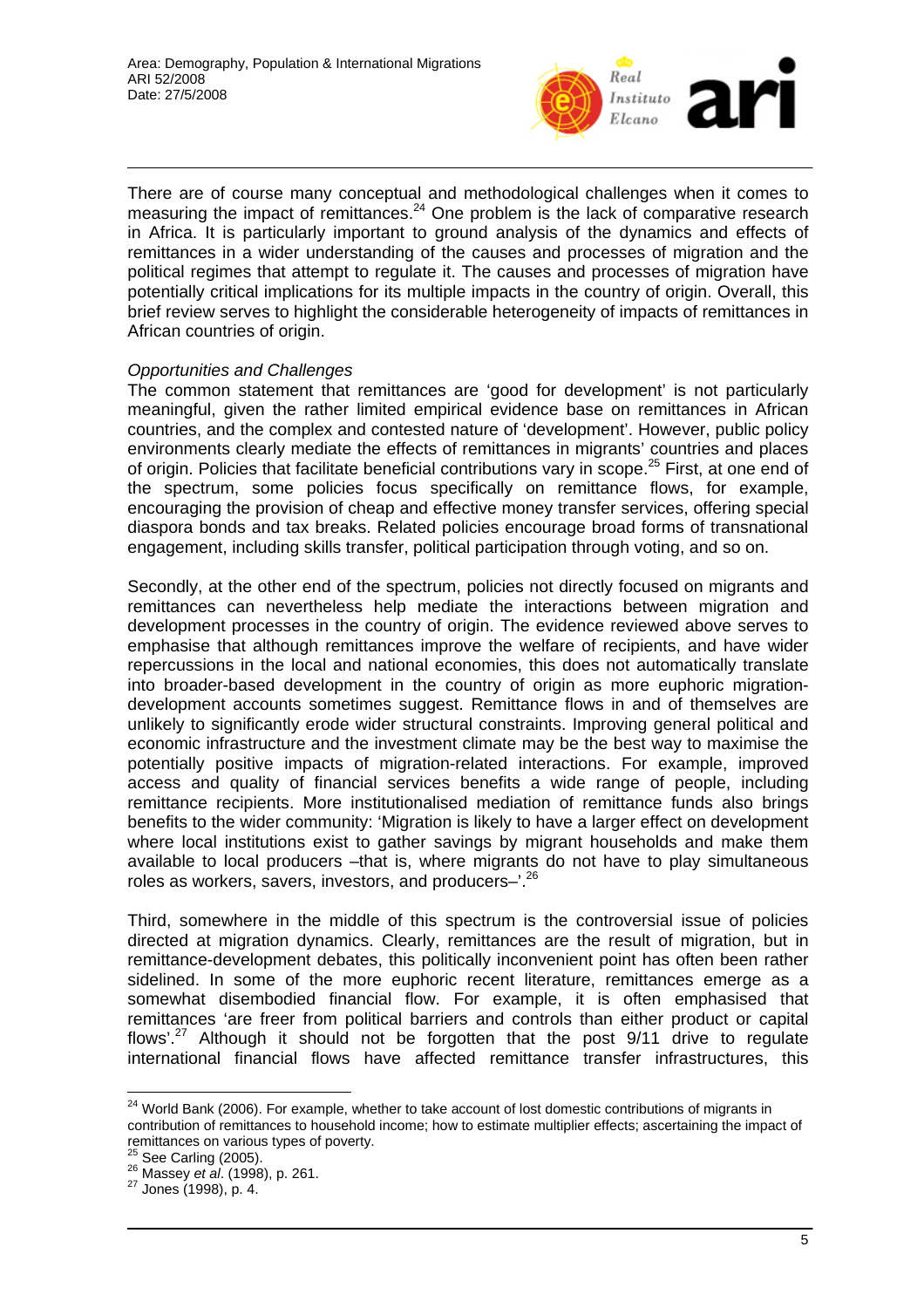

assertion does seem valid –yet misses the bigger picture–. Clearly, remittances would not occur without migration, which is indeed subject to significant political barriers and controls. Both emerge from and in turn influence local development contexts.

There is a tendency for European governments to ignore the more thorny issue of migration control when discussing remittances and related policy issues. Despite the widely acknowledged demand for migrant labour, and the hard work of many sub-Saharan Africans in quite often poorly paid and onerous jobs, in the last couple of decades European governments' concerns have grown regarding the impact of immigration, particularly on social cohesion. But restrictive policies still fail to prevent or control migration to the satisfaction of the governments involved, and as more people attempt to migrate, the human costs associated with unauthorised border crossings at key points such as the Spanish-African border are mounting.<sup>28</sup> In tightening migration controls, European governments are flagrantly ignoring warnings in remittance studies from countries like Mali that 'any measure aimed at reducing immigration flows from developing countries might deprive poor rural households of an effective means of risk-coping'.<sup>29</sup>

The notion that it might be possible to 'manage' migration by also addressing its causes has become popular in policy circles. It is often claimed that by tackling poverty and conflict in Africa, for example, it would be possible to stop –or at least substantially reduce– migration from the subcontinent. In recent years, circular migration and leveraging remittances have even become part of this picture, advanced as win-win-win 'solutions' (benefiting host countries, home countries, and migrants themselves), that will ultimately eliminate migration pressure. $30$  Perhaps the most important flaw in this reasoning is the failure to recognise that processes of development in fact *produce* migration. Migration, like conflict, has been an integral element in processes of state formation and social change in both Europe and Africa. The processes of democratisation and structural adjustment –key planks of the dominant contemporary development model– have played a significant role in producing the economic upheavals and political conflict in Africa which is responsible for much migration within the region and beyond. The 'migration hump' model in fact suggests that a temporary increase in migration might be expected as part of 'normal development'.<sup>31</sup> An increase in wealth is expected to lead to a rise in migration, because more people can afford the costs of moving. As wealth increases further (partly because of feedback effects of migration) and as migrants establish networks which further reduce the cost of moving, migration accelerates, with poorer people able to migrate. Eventually though, with further improvement of conditions in the country of origin, emigration is expected to decrease. Research suggests that after wage gaps are narrowed to 1:4 or 5, and rapid economic and job growth creates the expectation of continued improvements, then economically-motivated migration greatly decreases.<sup>32</sup> At this stage, countries might even begin to become net importers of labour, as seen earlier in Spain, Ireland, Italy, Greece, Malaysia, South Korea and Taiwan).<sup>33</sup> But in the longer term, if conditions in the country of origin do not continue to improve, migration may plateau, rather than decrease.<sup>34</sup>

<sup>&</sup>lt;sup>28</sup> Carling (2007).

<sup>&</sup>lt;sup>29</sup> Gubert (2002), p. 285.<br><sup>30</sup> De Haas (2007).<br><sup>31</sup> Martin & Taylor (1996), Massey *et al.* (1998) and Schiff (1994).<br><sup>31</sup> Martin & Taylor (2001), p. 115.<br><sup>33</sup> De Haas (2007).<br><sup>34</sup> Martin & Taylor (1996).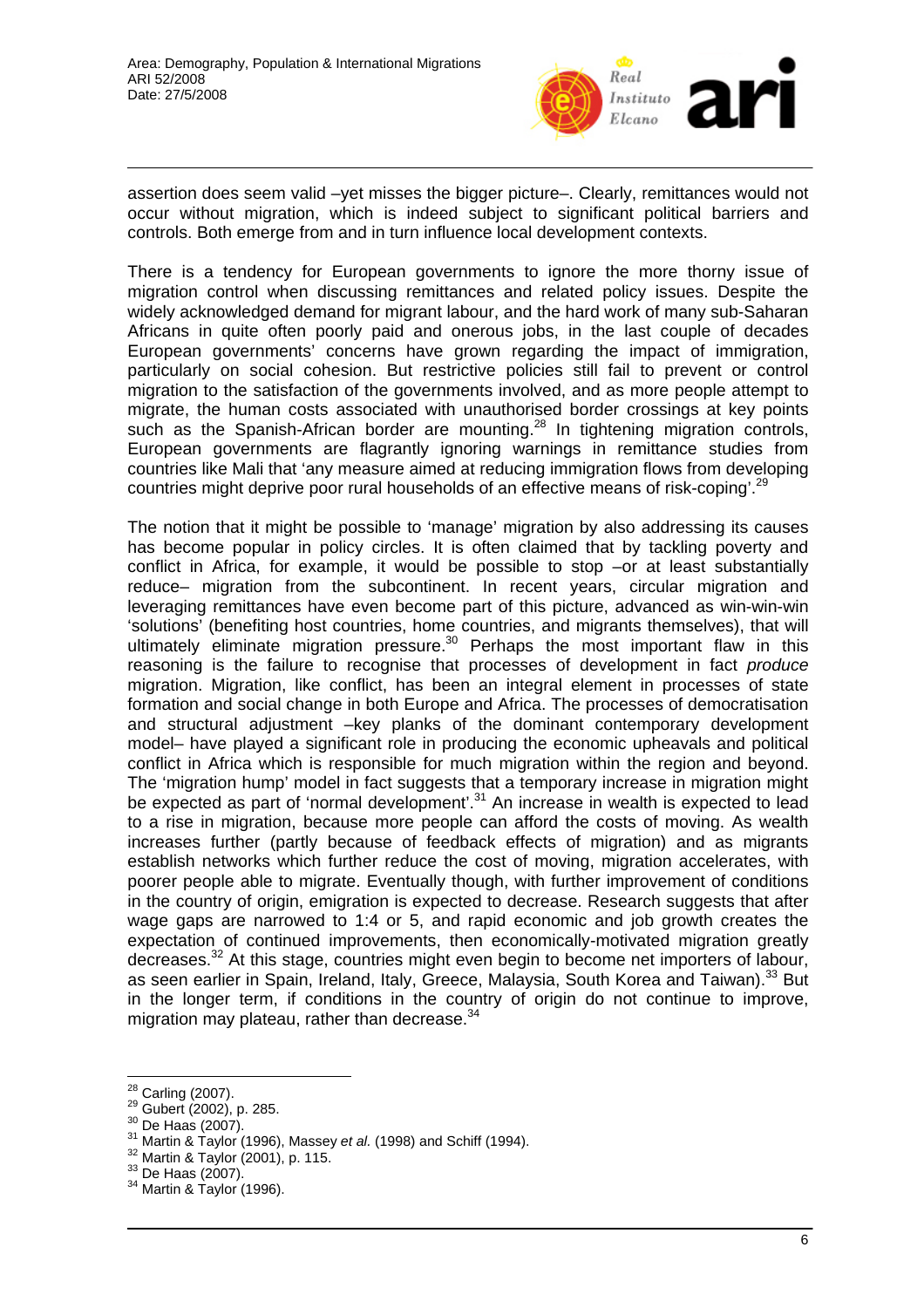

**Conclusions:** In short, ways out of the migration problem will not come cheap. A repeated criticism of current 'root causes' policy approaches is that those implementing them are much more concerned with controlling migration than seriously ameliorating conditions in poorer regions of the world. In practice, in relevant initiatives, measures for controlling migration are usually detailed and specific, while measures for reducing migration pressures have often been rather vague.<sup>35</sup> It would indeed seem that migration is an 'almost inevitable outgrowth of nations' incorporation into the global economy'. $36$ History suggests that if European countries really want to see conditions in migrantsending countries improve to the point where migration decreases, they may have to brace themselves for a temporary increase in migration, seriously re-think the European trade and other policies that currently hamper African economies, and sustain a genuine long-term solidarity with African countries –managing processes of change and social conflict– that has been hitherto conspicuously lacking.

#### *Anna Lindley*

*Department of International Development, University of Oxford* 

## **Bibliography**

- Adams, R. (2006), 'Remittances in Poverty in Ghana', *World Bank Policy Research Working Paper*, nr 3838, World Bank, Washington DC.
- Bakewell, O. (2007), 'Keeping Them in Their Place? The Ambivalent Relationship between Development and Migration in Africa', *International Migration Institute Working Paper*, nr 8, University of Oxford, Oxford.
- Black, R., R. Tiemoko & C. Waddington (2003), 'International Migration, Remittances and Poverty: The Case of Ghana and Côte d'Ivoire', paper presented to the World Bank.
- Carling, J. (2005), *Migrant Remittances and Development Cooperation*, International Peace Research Institute, Oslo.
- Carling, J. (2007), 'Migration Control and Migrant Fatalities at the Spanish-African Borders', *International Migration Review*, nr 41(2).
- Cliggett, L. (2005), 'Remitting the Gift: Zambian Mobility and Anthropological Insights for Migration Studies', *Population, Space and Place*, nr 11.
- De Haas, H. (2007), 'Turning the Tide? Why Development Will Not Stop Migration', *Development and Change*, nr 38(5).
- De Haas, H. (2008), Migration and Development: A Theoretical Perspective, *International Migration Institute Working Paper*, nr 9, University of Oxford, Oxford.
- Durand, J., E.A. Parrado & D.S. Massey (1996), 'Migradollars and Development: A Reconsideration of the Mexican Case', *International Migration Review*, nr 30, p. 423- 444.
- Gubert, F. (2002), 'Do Migrants Insure Those Who Stay Behind? Evidence from the Kayes Area (Western Mali)', *Oxford Development Studies*, nr 30(3).
- Hoddinott (1992), 'Modelling Remittance Flows in Kenya', *Journal of African Economies*, nr 1(2).
- Jones, R. (1998), 'Introduction: The Renewed Role of Remittances in the New World Order', *Economic Geography*, nr 74(1).

 $\overline{a}$  $35$  For example, many of the Action Plans produced by the High Level Working Group on Immigration and Asylum tend to list on-going development projects, while advancing much more detailed migration control plans (Van Selm, 2002).

 $36$  De Haas (2007), p. 832.<br> $37$  De Haas (2007).